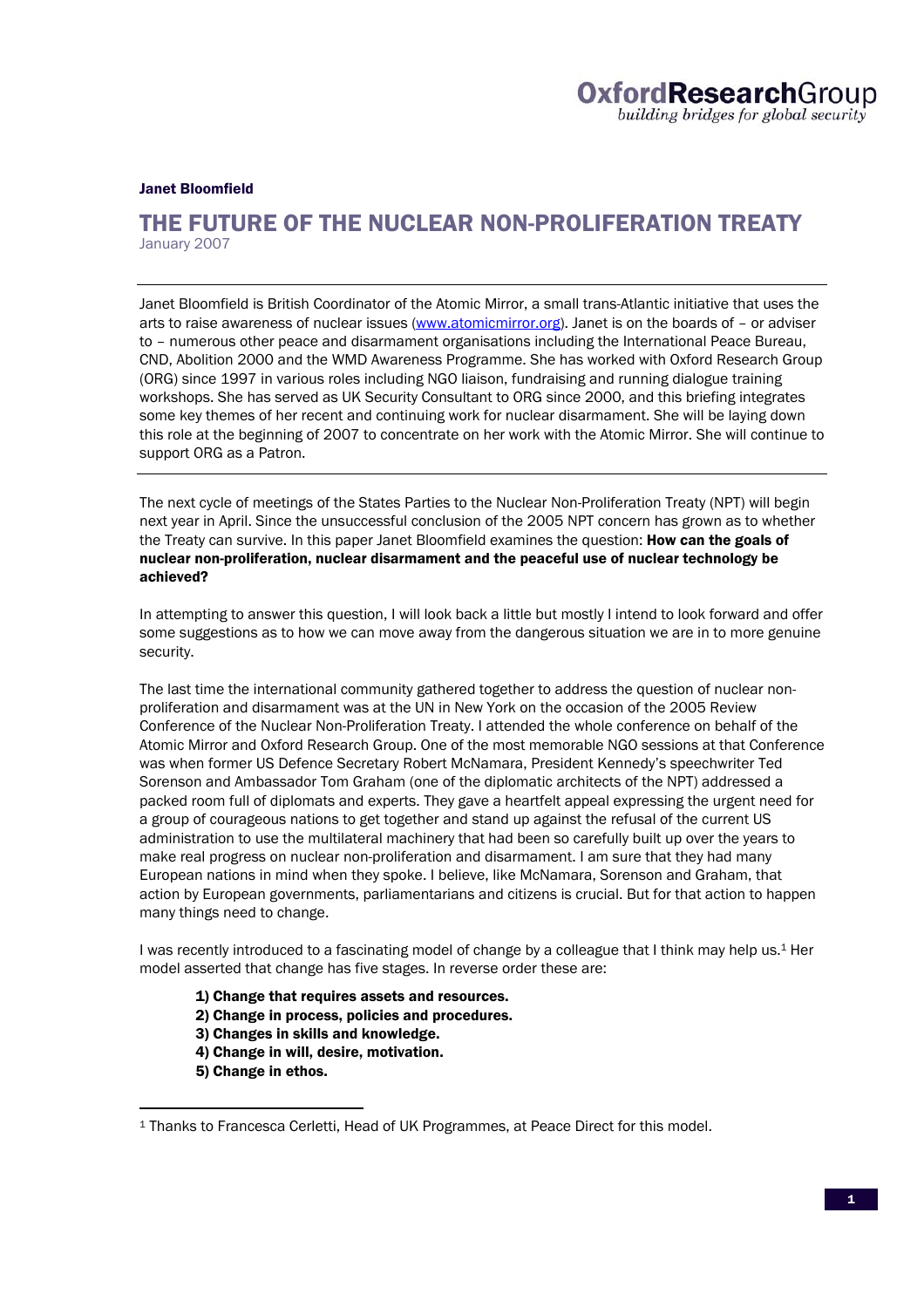If we begin with number five – change of ethos – it is clear that many of the changes that we have seen in the international arena in the last 6 years flow from the rejection of the ethos of multilateralism by the government of the most powerful country in the world. So to reverse that we need to revitalise the ethos of multilateralism. We can hope that the recent results of the mid-term election in the USA will help in moving the world in the right direction but we cannot rely on it. I would recommend that we need to develop and advocate an ethos of sustainable security that recognises our interdependency. In the words of a recent report from Oxford Research Group:

"This new approach to global security can be characterised as a 'sustainable security paradigm'. The main difference between this and the 'control paradigm' is that this approach does not attempt to unilaterally control threats through the use of force ('attack the symptoms'), but rather it aims to cooperatively resolve the root causes of those threats using the most effective means available ('cure the disease'). For example, a sustainable security approach prioritises renewable energy as the key solution to climate change; energy efficiency as a response to resource competition; poverty reduction as a means to address marginalisation; and the halting and reversal of WMD development and proliferation as a main component of checking global militarisation. These approaches provide the best chance of averting global disaster, as well as addressing some of the root causes of terrorism."2

Change number four – a change in will, desire and motivation – relates to the political will called for by McNamara and his colleagues in New York in 2005. The European Union and its member states need to seize the moment and take global leadership on the issues we are addressing. The issue of the withdrawal of US nuclear weapons from European territory is crying out for action. There is no military reason for these weapons to be on European soil. They are another hangover of the Cold War and their removal would do an enormous amount to counter the charge of double standards that allows some countries to go ahead with proliferation against the will of the international community. The UK could make an enormous contribution by not renewing its Trident nuclear weapons system in the next few years.

The third change – change in skills and knowledge – means to me, in this context, a change in the level of awareness of us all about the reality of the nuclear threat today. We can no linger simply say that the end of the Cold War took the nuclear issue off the agenda and move in an internally referenced world of experts hoping that something or someone will turn up to change public perceptions. If all the 25 countries in the EU really seriously took up the recommendations of the UN study on Disarmament and Non-Proliferation Education<sup>3</sup> than the knowledge base of our societies about nuclear issues would improve beyond recognition and pressure would grow for action.

The second change – in process, policies and procedures – relates to what international institution like the United Nations and the European Parliament could do. It is widely recognised by those with lengthy experience of the process of negotiations on non-proliferation and disarmament that the mechanisms used are not fit for purpose. The 2005 NPT Review Conference ended with no final document due to the misuse of the consensus process by a few delegations. The Conference on Disarmament is similarly stuck due to the way the process makes it impossible for breakthroughs in the negotiations to be made. It is time for creative thinking by those governments that want to see progress and NGOs like ORG which have expertise in dialogue have an important contribution to make.

The final change, which flows from all the things that preceded it, is change in assets and resources. My recommendation for that relates to the IAEA and relates directly to the question this paper seeks to

l

<sup>2</sup> Chris Abbott, Paul Rogers and John Sloboda*, Global Responses to Global Threats: Sustainable Security for the 21st Century (Oxford: Oxford Research Group, 2006).* 3 See, http://disarmament.un.org/eduction/.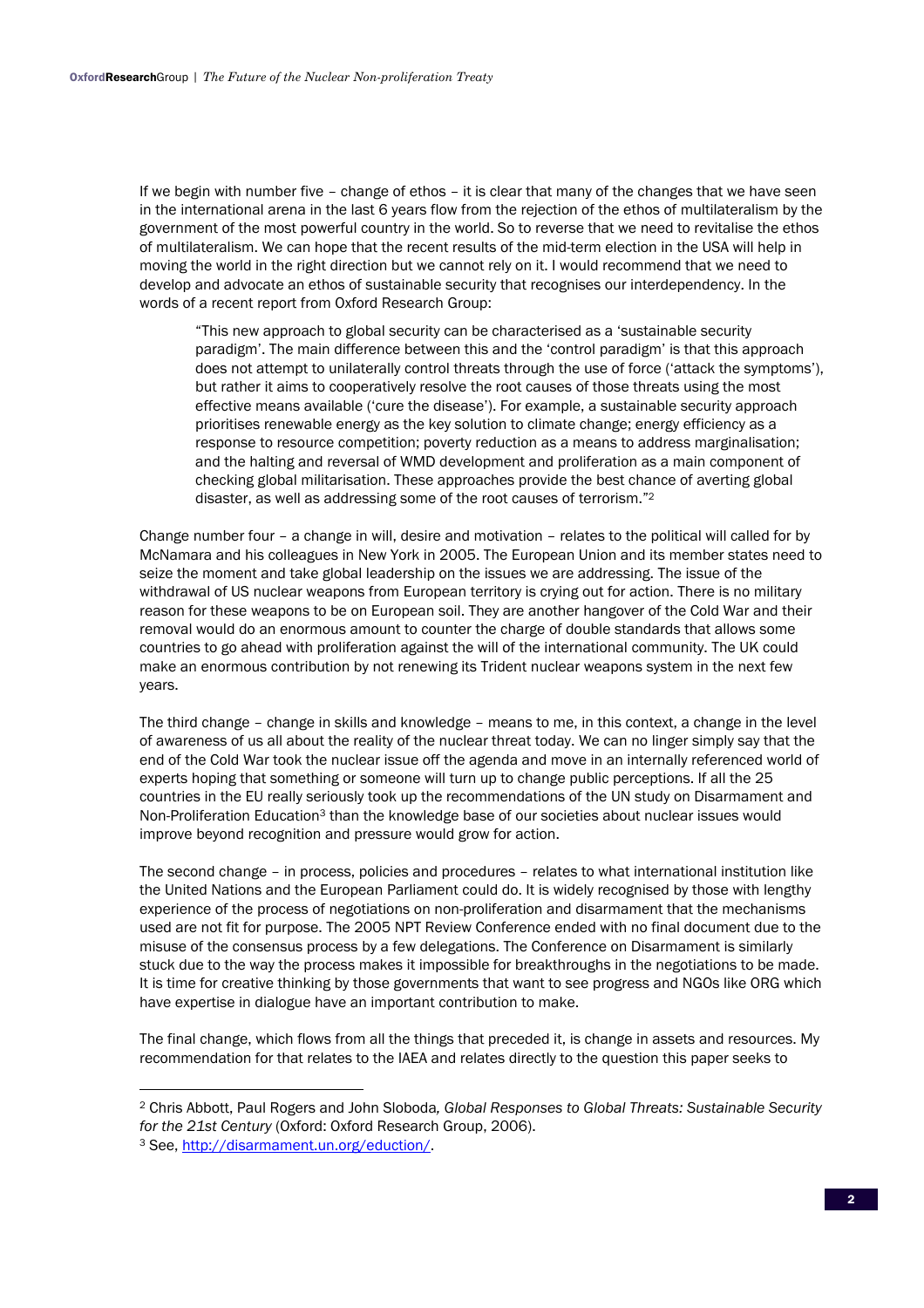address. The work on the IAEA in monitoring and inspecting nuclear developments around the world is incredibly valuable and t they need more resources to do that. But I would like to propose something more radical than simply increasing the IAEA's resources. I would propose that its mandate for the promotion of nuclear energy be removed and a new agency – the International Sustainable Energy Agency4 be created to really tackle the problem of energy security worldwide in a sustainable and secure way.

This visionary proposal first arose in 1995 as a number of groups working for nuclear abolition created the 11-point Abolition Statement at the Nuclear Non-Proliferation Treaty Review and Extension Conference that took place at the UN in May of that year. The 11th point states: *"Establish an international energy agency to promote and support the development of sustainable and environmentally safe energy sources."*<sup>5</sup>

Since then a model statute for such an Agency has been drafted. It was widely discussed at the Commission for Sustainable Development in the spring of 2006 and a number of governments have expressed interest in the idea including Germany and Sweden. It is an idea whose time has come (see Appendix).

My specific answer to the question *"How can the goals of nuclear non-proliferation, nuclear disarmament and the peaceful use of nuclear technology be achieved?"* is that they can't. They are mutually contradictory. If we really want to stop nuclear proliferation and work towards the global abolition of nuclear weapons we have to honestly face the reality of the proliferation risks of nuclear power. In 1946 The Acheson-Lilienthal report commissioned by the US government contained some startling conclusions about nuclear development and the risk of nuclear proliferation. According to the Bulletin of Atomic Scientists "…the board determined that the pursuit of atomic energy and the pursuit of atomic bombs were in large part interchangeable and interdependent, and that because of global rivalries, an international inspections regime based on good faith was doomed to fail.6

The Board in its report, wrote:

l

"We have concluded unanimously that there is no prospect of security against atomic warfare in a system of international agreements to outlaw such weapons controlled only by a system which relies on inspection and similar police-like methods…National rivalries in the development of atomic energy readily convertible to destructive purposes are the heart of the difficulty… A system of inspection superimposed on an otherwise uncontrolled exploitation of atomic energy by national governments will not be an adequate safeguard."

We are now reaping what was sown when those warnings were not heeded. In the long term we need to phase out nuclear power. In the medium term we need to stop the so-called "nuclear renaissance" in its tracks and in the short term we need to take on board and implement in full the seven-point programme proposed by the head of the IAEA, Mohamed El Baradai, for dealing with the spread of nuclear materials.

<sup>4</sup> See, *International Sustainable Energy Agency: Proposed Model Statute*, GRACE Policy Institute. Available at http://www.gracelinks.org/energy/docs/ISEA1.pdf. 5 See http://www.abolition2000.org/site/c.cdJIKKNpFqG/b.1316717/k.8870/

The\_Abolition\_2000\_Statement\_\_English.htm for a copy of the full Abolition Statement.<br><sup>6</sup> Leonard Weiss, "Atoms for Peace. Did the 50-year-old Atoms for Peace program accelerate nuclear weapons proliferation? The jury has been in for some time on this question, and the answer is yes." *Bulletin of the Atomic Scientists*, vol. 59, no. 06 (November/December 2003) pp.34-41. See, www.thebulletin.org/article.php?art\_ofn=nd03weiss.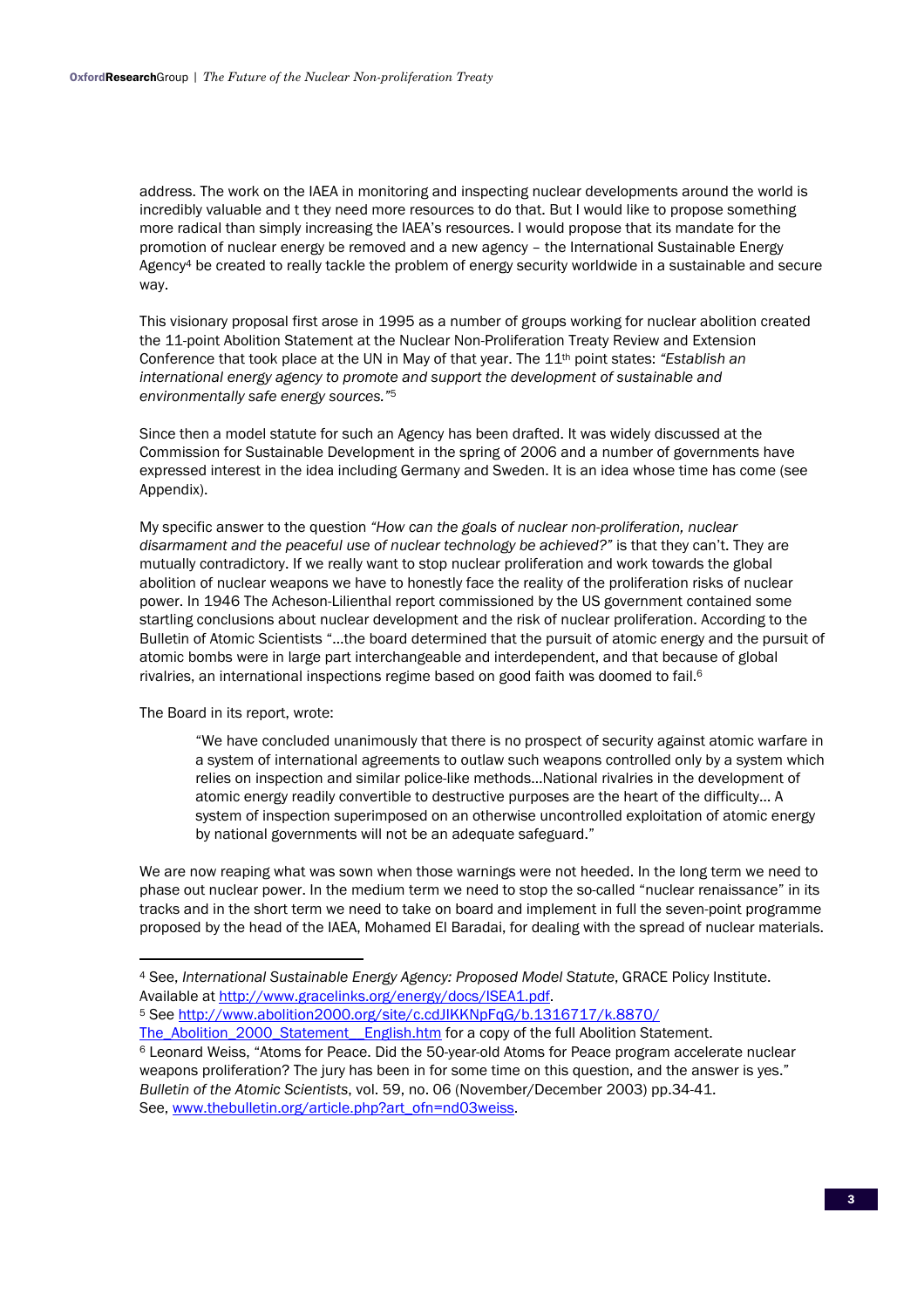These steps are:

- 1) A five-year moratorium on building new facilities for uranium enrichment and plutonium separation, materials that can be used for weapons production.
- 2) Accelerate efforts to convert research reactors operating with highly enriched uranium (HEU) to low enriched uranium and to make HEU unnecessary for all peaceful nuclear applications.
- 3) Increased access for IAEA inspectors to all nuclear sites.
- 4) Swift Security Council action in the case of any country that withdraws from the NPT.
- 5) Speedy action by all countries to prosecute any illicit trading in nuclear materials and technology.
- 6) Accelerated implementation by all five nuclear weapon States of their "unequivocal commitment" to nuclear disarmament.
- 7) Action to resolve existing security deficits and provide security assurances in areas of tension such as the Middle East and the Korean peninsula.

How we can support Mr El Baradai and the IAEA and make those recommendations a political reality? The next Preparatory Committee of the NPT is scheduled to meet in Vienna in April 2007. This meeting is an opportunity to tackle the issues outlined in this paper and begin to implement El Baradai's recommendations. Dialogue between civil society and governments prior to the meeting is crucial and I look forward to ORG playing a role in this.

I conclude by returning to the first level of change I outlined. The change in ethos. I would add vision to that word to. Both the UN and the EU come in for more than their fair share of criticism. Yes they can be slow and bureaucratic but we should never forget that they are both remarkable manifestations of a commitment to the creation of a more peaceful and cooperative world. The ethos that created them has produced better lives for millions of people. They can do so in the future but only if we as citizens and civil society participate fully in their work.

Based on a presentation given by Janet Bloomfield to the European Parliament Committee on Foreign Affairs, Subcommittee on Security and Defence, in Brussels on 14 September 2006.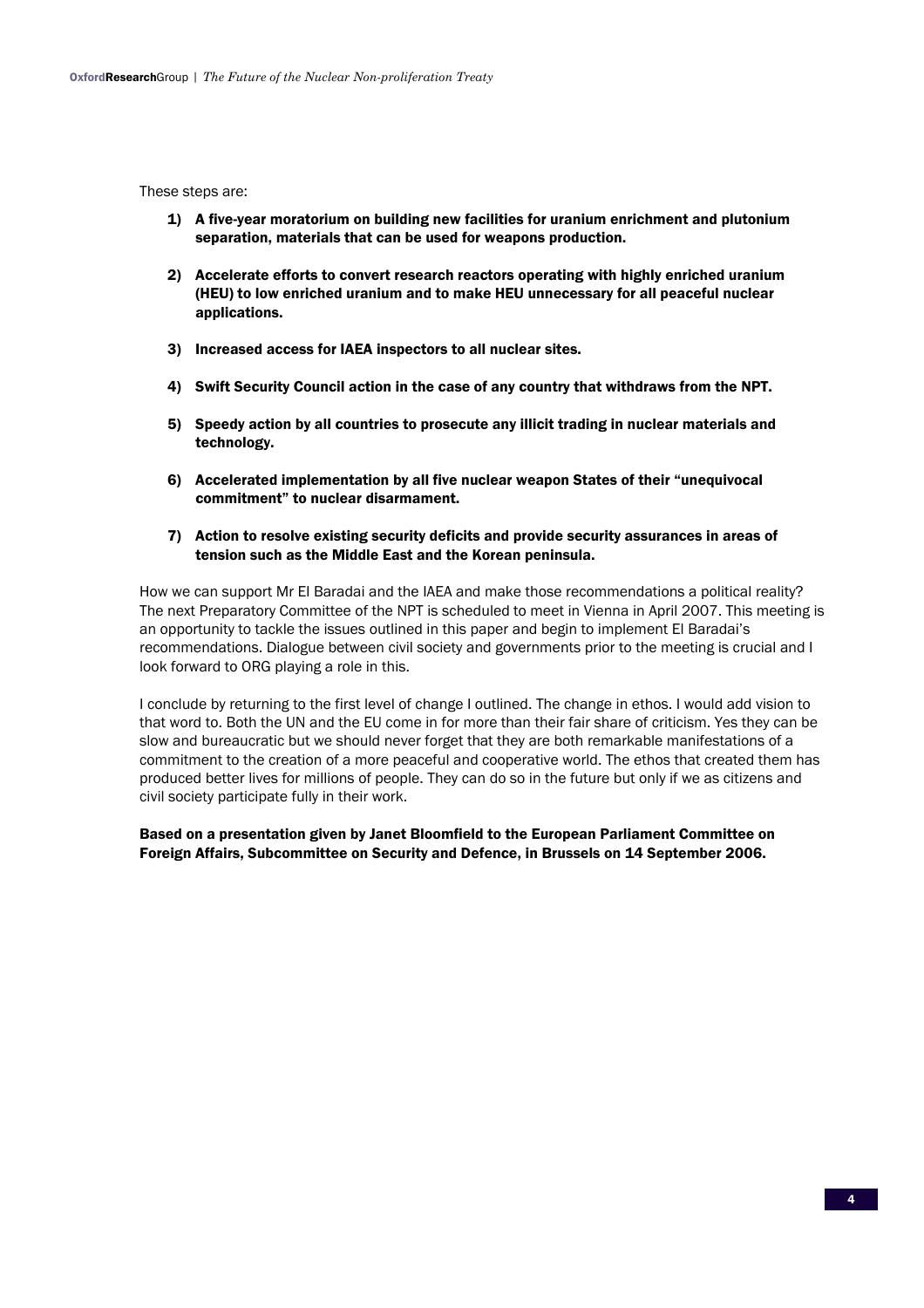## Appendix

## INTERNATIONAL SUSTAINABLE ENERGY AGENCY PROPOSED MODEL STATUTE SUMMARY OF PROPOSAL FOR AN INTERNATIONAL SUSTAINABLE ENERGY AGENCY (ISEA) SUBMITTED TO THE WORLD SUMMIT ON SUSTAINABLE DEVELOPMENT

**OBJECTIVES:** The International Sustainable Energy Agency (ISEA) would seek to accelerate and enlarge the contribution worldwide of sustainable energy strategies, technologies, and applications for the purpose of achieving a sustainable quality of life for all, including

- equitable access to sustainable energy resources and development: to ensure equitable, decentralized availability and development of sustainable energy strategies and technologies, in order to drastically reduce and ultimately eliminate dependence on unsustainable forms of energy, such as costly and polluting imported fuels;
- poverty eradication: to provide sustainable energy resources to benefit development and the goal of poverty eradication in low-income areas in the world that currently lack adequate energy, especially in developing countries and countries with economies in transition;
- global security: to promote clean, safe, sustainable energies as a substitute for the world's precarious global reliance upon foreign sources of fossil and nuclear fuels and the costly protections they require, and to eliminate nuclear proliferation, which is inextricably linked to the process of nuclear power generation and waste production;
- climate protection: to significantly reduce emissions of greenhouse gases and to increase existing international commitments or targets for same;
- environmental and social protection: to significantly reduce non-greenhouse energy-related pollutants affecting air, water, and land, and concurrently, the health of affected peoples;
- technological innovation and dissemination: to promote the accelerated development and dissemination of sustainable energy industries and businesses for the 21st century.

FUNCTIONS: The United Nations General Assembly would authorize ISEA to:

- 1) assist member states in identifying, phasing out and ending all government production subsidies and all government consumption subsidies for unsustainable forms of energy, except for those targeted for low-income persons, and redirecting subsidies toward support of sustainable forms of energy, including 20% of such subsidies to support an International Sustainable Energy Agency;
- 2) assist member states in achieving the institutionalisation of public participation by all major groups of civil society, as well as transparency, and information access, in all governmental energy policy decision-making and implementation;
- 3) assist intergovernmental entities in achieving the institutionalisation of public participation by all major groups of civil society, as well as transparency and information access, in all intergovernmental energy policy decision-making and implementation;
- 4) assist member states and intergovernmental entities in identifying and utilizing national and international sustainable resources to promote energy conservation and diversification to sustainable forms of energy, for long-term energy security and social needs and economic development while protecting the environment locally, regionally, and globally; and specifically, to:
- 5) assist member states to meet targets for greenhouse gas reductions and energy conservation and efficiency goals in the Protocols to the Framework Convention on Climate Change and other international and regional agreements, as well those in national plans;
- 6) assist member states to conduct and stimulate research, development and deployment of sustainable energy strategies, technologies, and applications;
- 7) assist member states to integrate external costs, such as those of health, society and the environment, into energy policy and pricing decisions and regulations, and to compile and compare national energy policy and data among member states for energy policy and planning purposes;